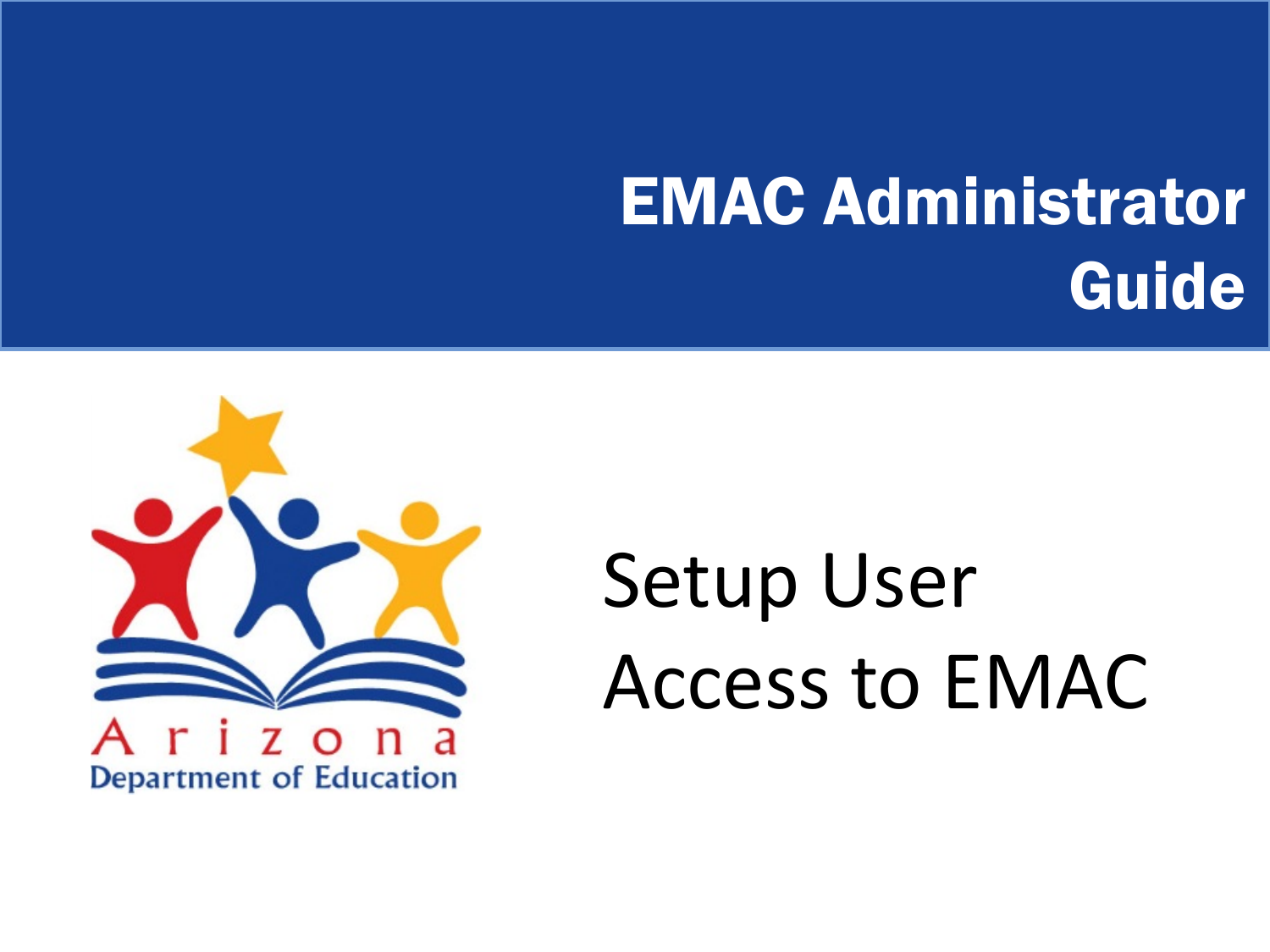#### EMAC User Roles Available in ADEConnect

| <b>Role Name</b>                            | <b>Description</b>                                                                                                                                                                                                                                                                                                                             |
|---------------------------------------------|------------------------------------------------------------------------------------------------------------------------------------------------------------------------------------------------------------------------------------------------------------------------------------------------------------------------------------------------|
| <b>EMAC User</b>                            | EMAC user Level. Access to the EMAC Portal to view and provide monitoring<br>program submissions for district level tasks.<br>Additional permissions below based on monitoring program settings:<br>View school level tasks<br>$\bullet$<br>Perform submissions for school level tasks<br>$\bullet$<br>Approve school submissions<br>$\bullet$ |
| <b>EMAC User Read Only</b>                  | For audit purposes- district read only view to monitoring program<br>tasks. This role will not be able to update forms or submit<br>documentation.                                                                                                                                                                                             |
| <b>EMAC School User</b>                     | School user Level. Access to the EMAC Portal to provide monitoring<br>program submissions for the school.                                                                                                                                                                                                                                      |
| <b>EMAC School User</b><br><b>Read Only</b> | For audit purposes- school read only view to monitoring program<br>cycle tasks. This role will not be able to update forms or submit<br>documentation.                                                                                                                                                                                         |
| <b>EMAC Administrator</b>                   | Each Entity will have an EMAC admin role. Assign EMAC roles by<br>monitoring program and cycle. District Administrators can assign<br>district and school users to the monitoring program cycle.<br>This is a separate role from the ADEConnect Entity Administrator.                                                                          |

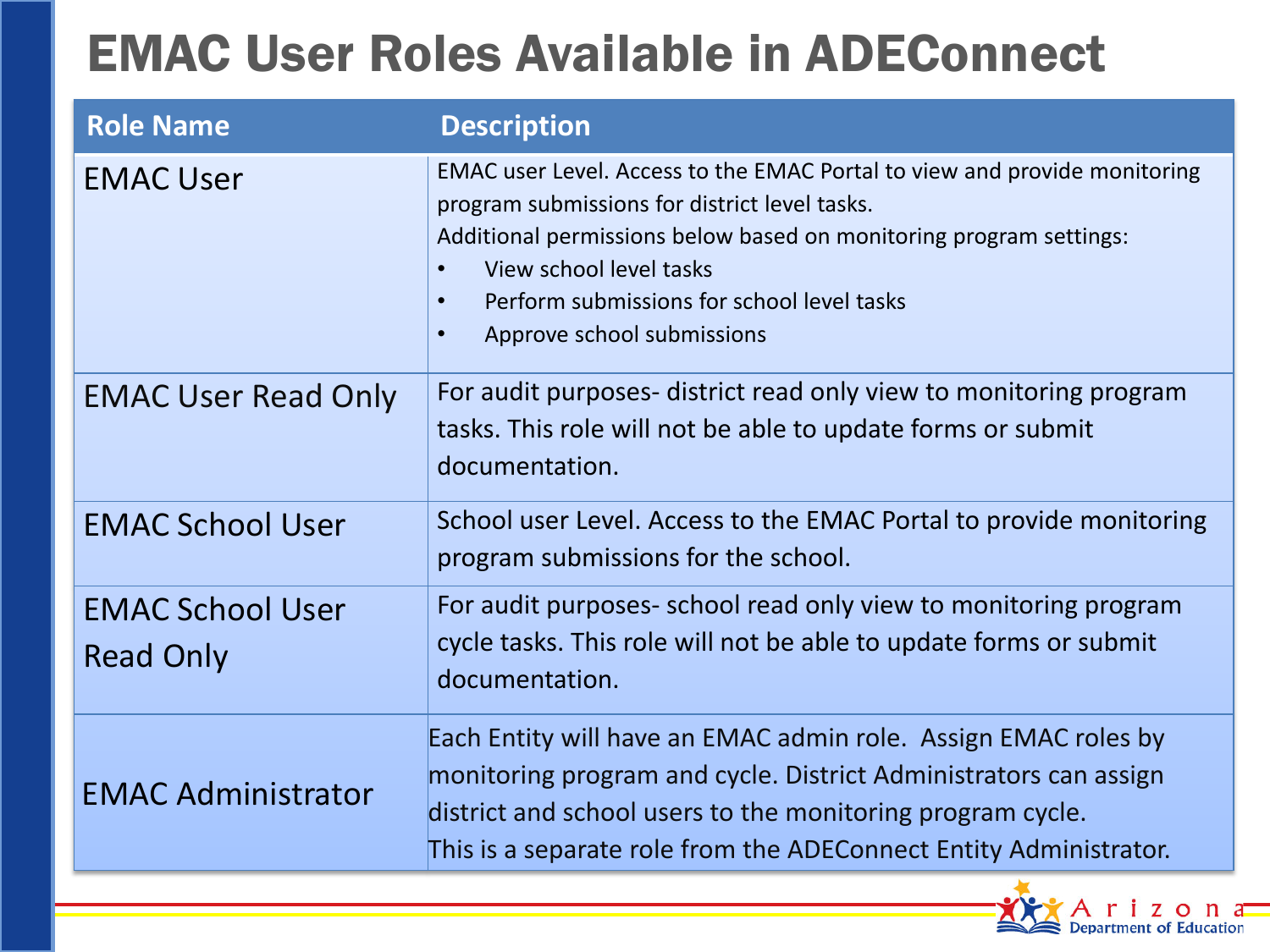#### ADEConnect



### ADEConnect Checklist

**New EMAC User** This EMAC user does not have the EMAC link on the ADEConnect Page

- ✔ Add User to ADEConnect
- $\checkmark$  Add EMAC Role to User
- $\checkmark$  Select EMAC Role based on the access needed
	- $\Box$  EMAC User
	- $\Box$  EMAC User Read Only
	- $\Box$  EMAC School User
	- **EMAC School User Read** Only

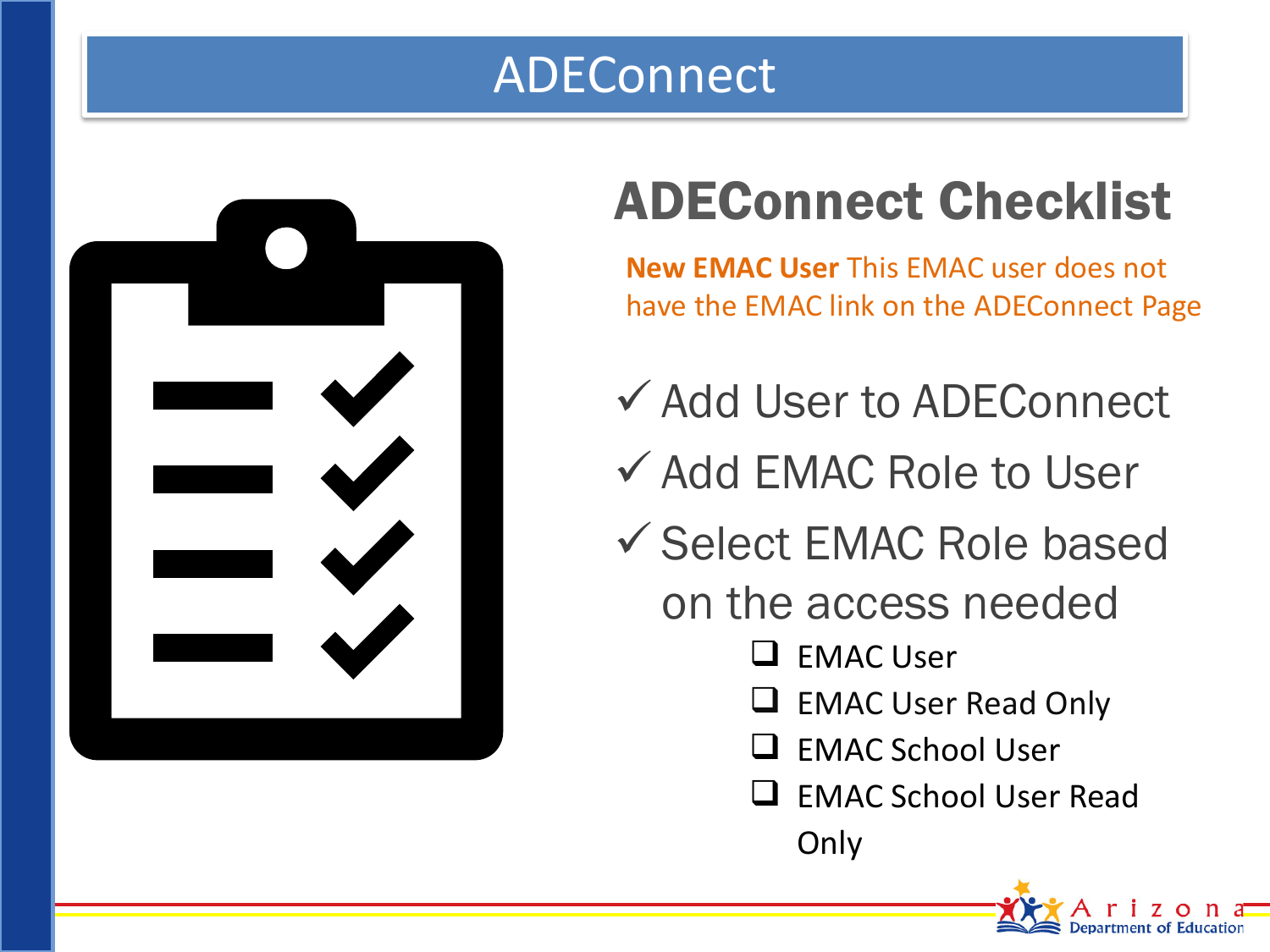### ADEConnect Entity Administrator

Steps to Add a User to EMAC

- Step 1: Go to <https://www.azed.gov/>
- Step 2: Select ADEConnect Menu Option



Department of Education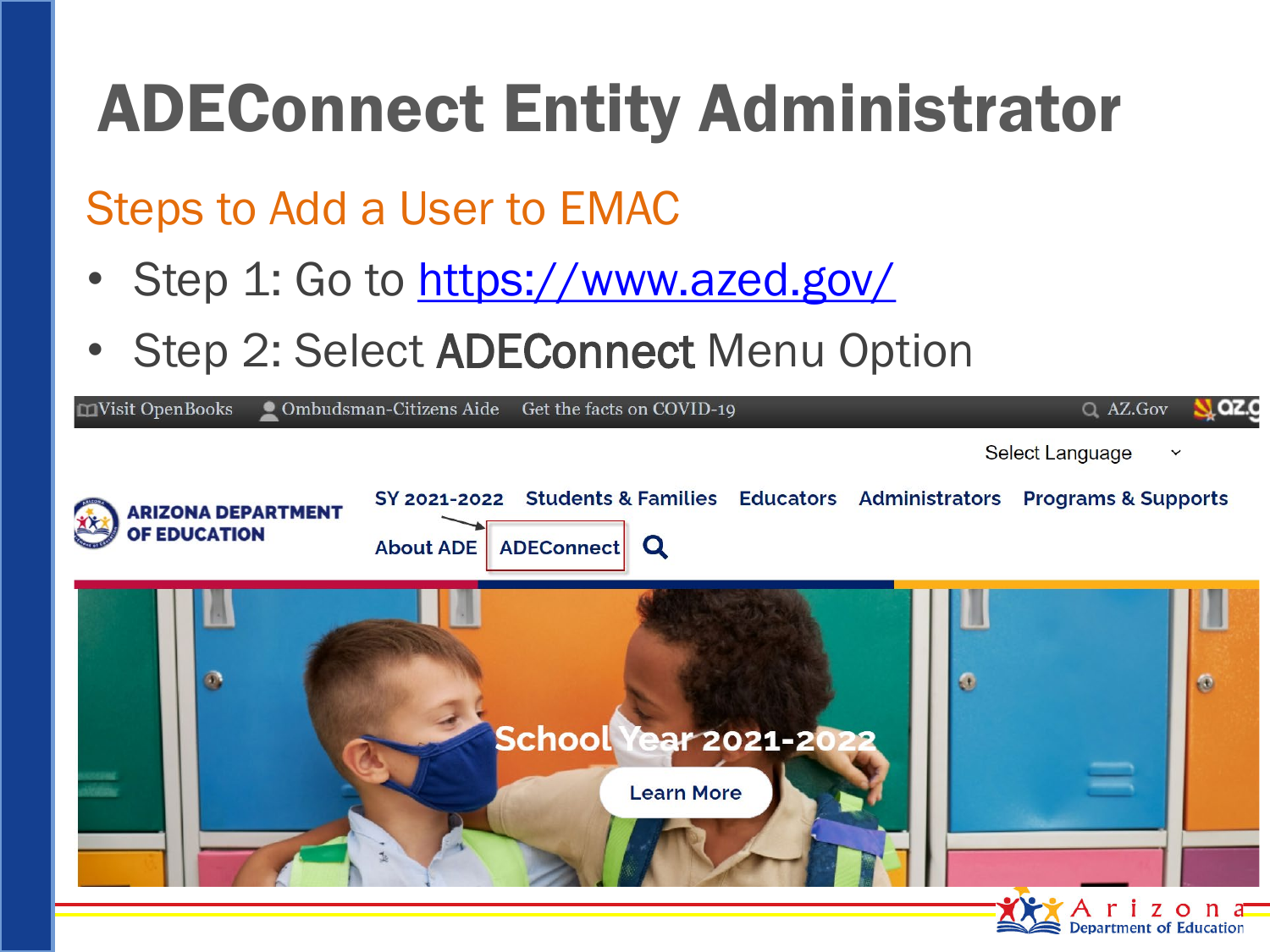## ADEConnect Entity Administrator

Step 3: Select the **User Management** menu option to setup user access to EMAC



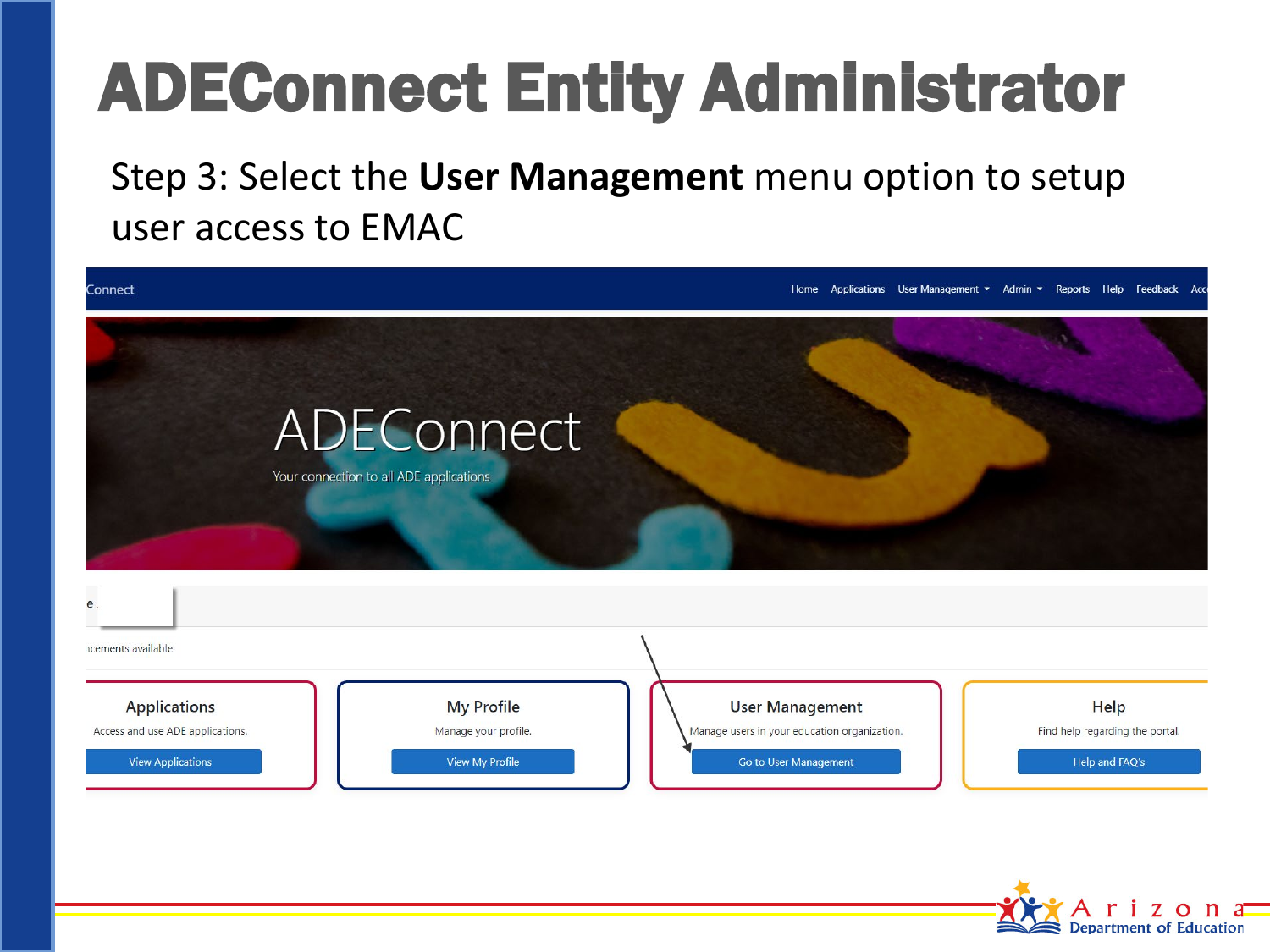### ADEConnect Entity Administrator

#### Do Not Know How to Add a User in ADEConnect?

Select the **Help** menu option for step by step H**ow to videos** or to view **Frequently Asked Questions**



How to remove a user?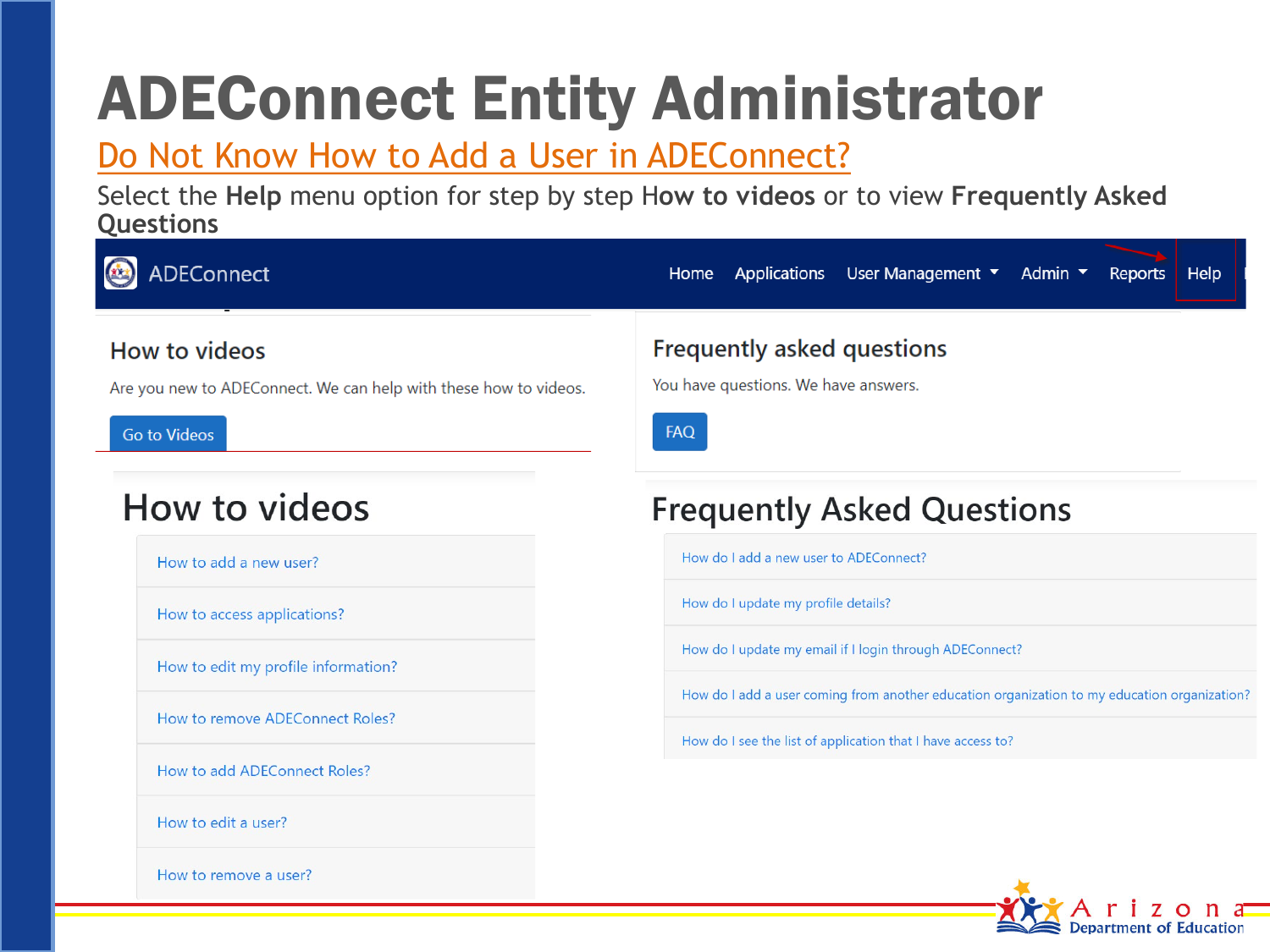#### EMAC Application



### EMAC Checklist

EMAC User has access to the EMAC link on the ADEConnect Page

 $\checkmark$  Add EMAC User to Monitoring Program **Cycle** 

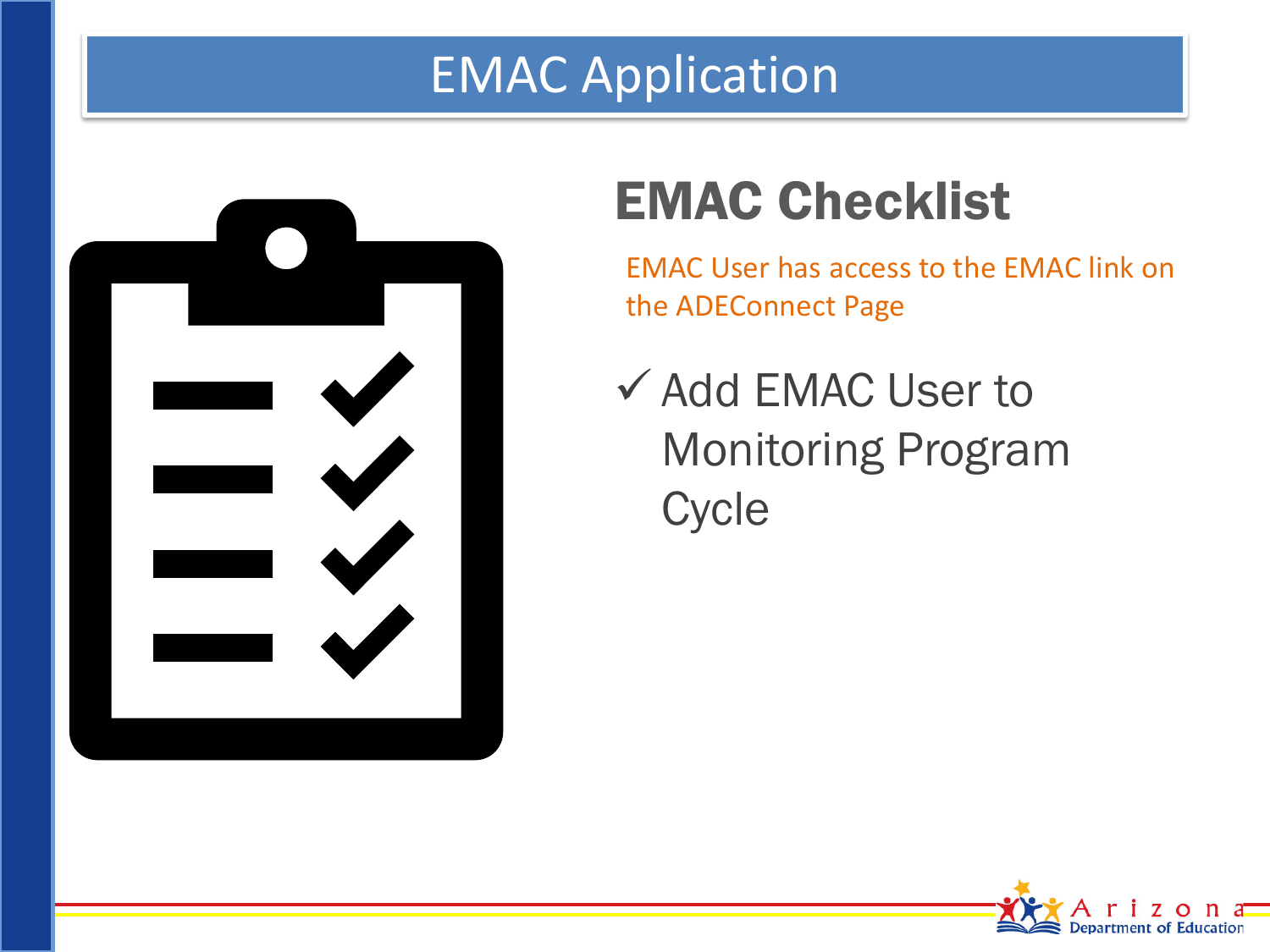Steps to add a user to an EMAC monitoring cycle

- Step 1: Go to <https://www.azed.gov/>
- Step 2: Select ADEConnect Menu Option



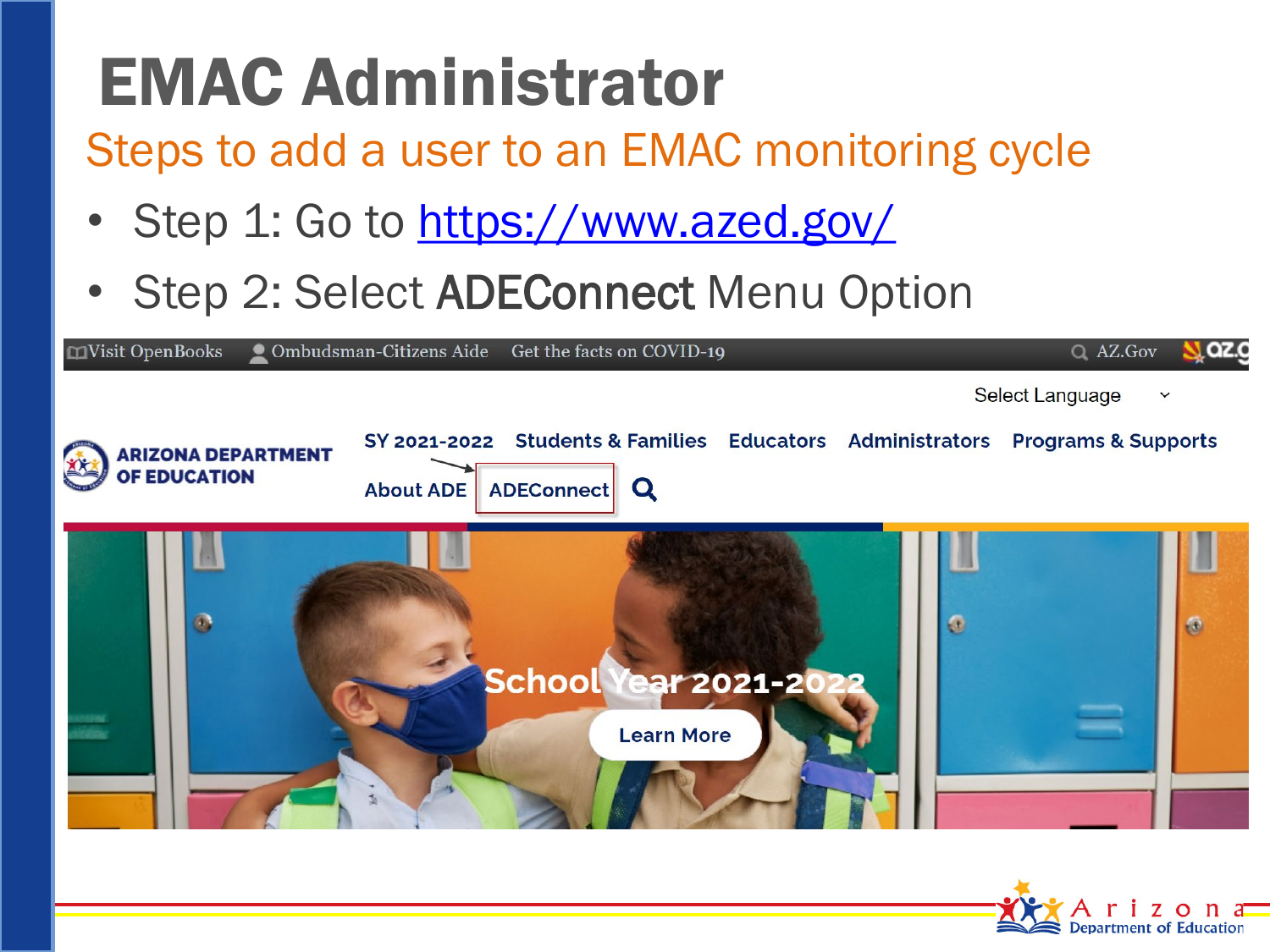• Step 3: Select View Applications

| <b>Applications</b><br>Access and use ADE applications. |  |
|---------------------------------------------------------|--|
| <b>View Applications</b>                                |  |

• Step 4: Select EMAC

|  |  | MAAC |  |
|--|--|------|--|
|--|--|------|--|

• Step 5: Select Home Assign Monitoring Cycle

| <b>EMAC</b>                                    |                                                            |                                                     |                                       |                                                            | Home $\sim$                  |
|------------------------------------------------|------------------------------------------------------------|-----------------------------------------------------|---------------------------------------|------------------------------------------------------------|------------------------------|
| <b>Chandler Unified District #80</b><br>(4242) |                                                            | Monitoring Program Cycle Assignment by Organization |                                       | <b>Q</b> Organization Dashboard<br>Assign Monitoring Cycle |                              |
| <b>Monitoring Programs:</b>                    |                                                            |                                                     |                                       |                                                            | Search                       |
| Fiscal Year: 2021-2022                         | Education Organization Name<br>Chandler High School (5127) | Program Area<br>21st CCLC                           | <b>Monitoring Program</b><br>Test PAG | Cycle Name<br>Test 1                                       | Fiscal Ye<br>2022<br>$\circ$ |
|                                                |                                                            |                                                     |                                       |                                                            | $\bullet$                    |

Department of Education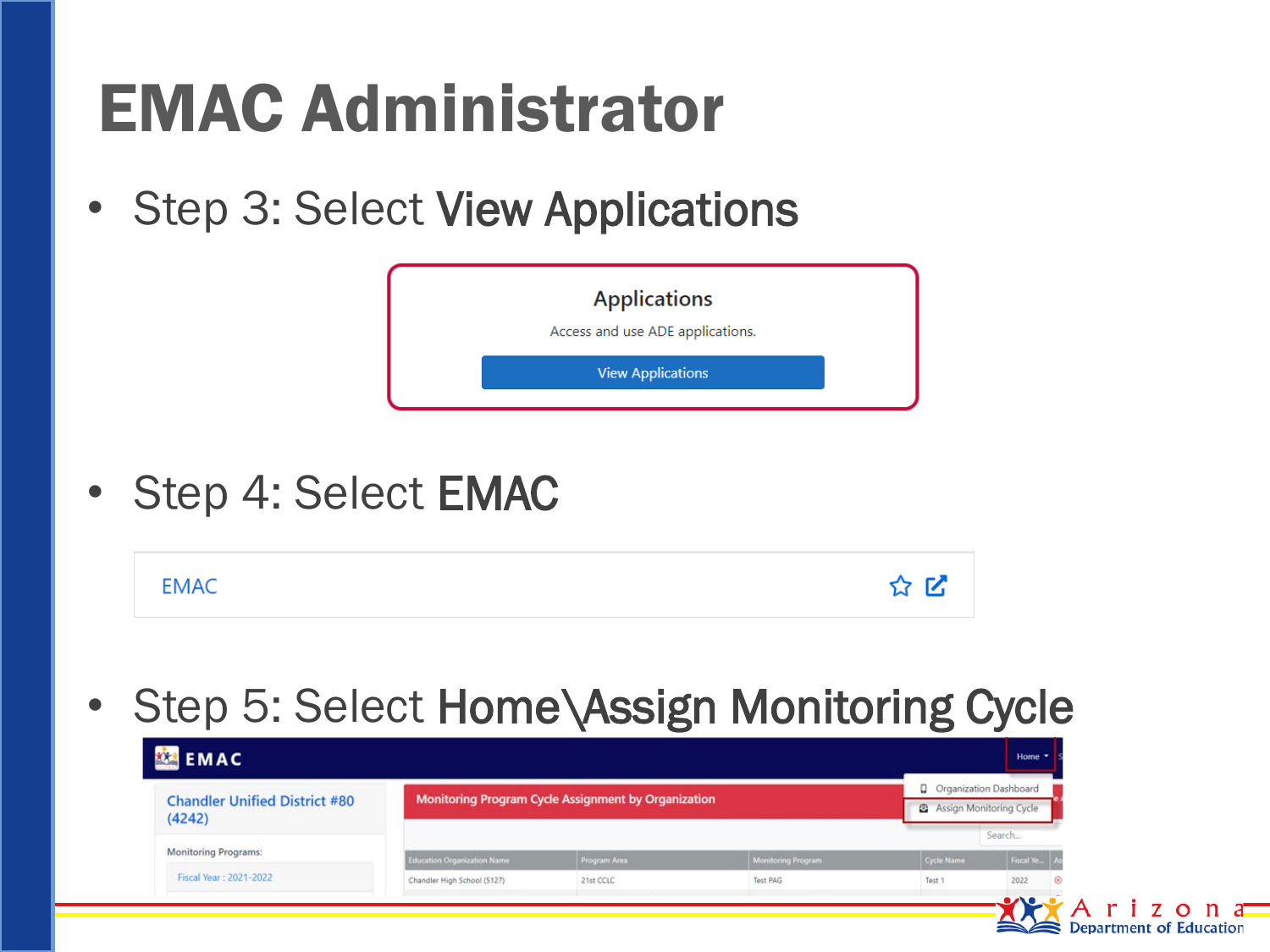• Step 6: On the Organization User Assignment Page, Select the Fiscal Year, Organization, Monitoring Program, and Cycle for assignment. Select the Search button.

| <b>Fiscal Year</b> | 2022                              |  |
|--------------------|-----------------------------------|--|
| Organization       | Chandler Unified District #80     |  |
| Monitoring Program | <b>BA Demo Monitoring Program</b> |  |
| Cycle              | Cycle1                            |  |
|                    | Search<br>Clear                   |  |

**Step 7:** On the **Assignment Tab,** Select the arrow next to the add button. Select the user from the dropdown list you wish to assign and then select the **Add** button. Select the user to add to the monitoring program cycle selected above.

Add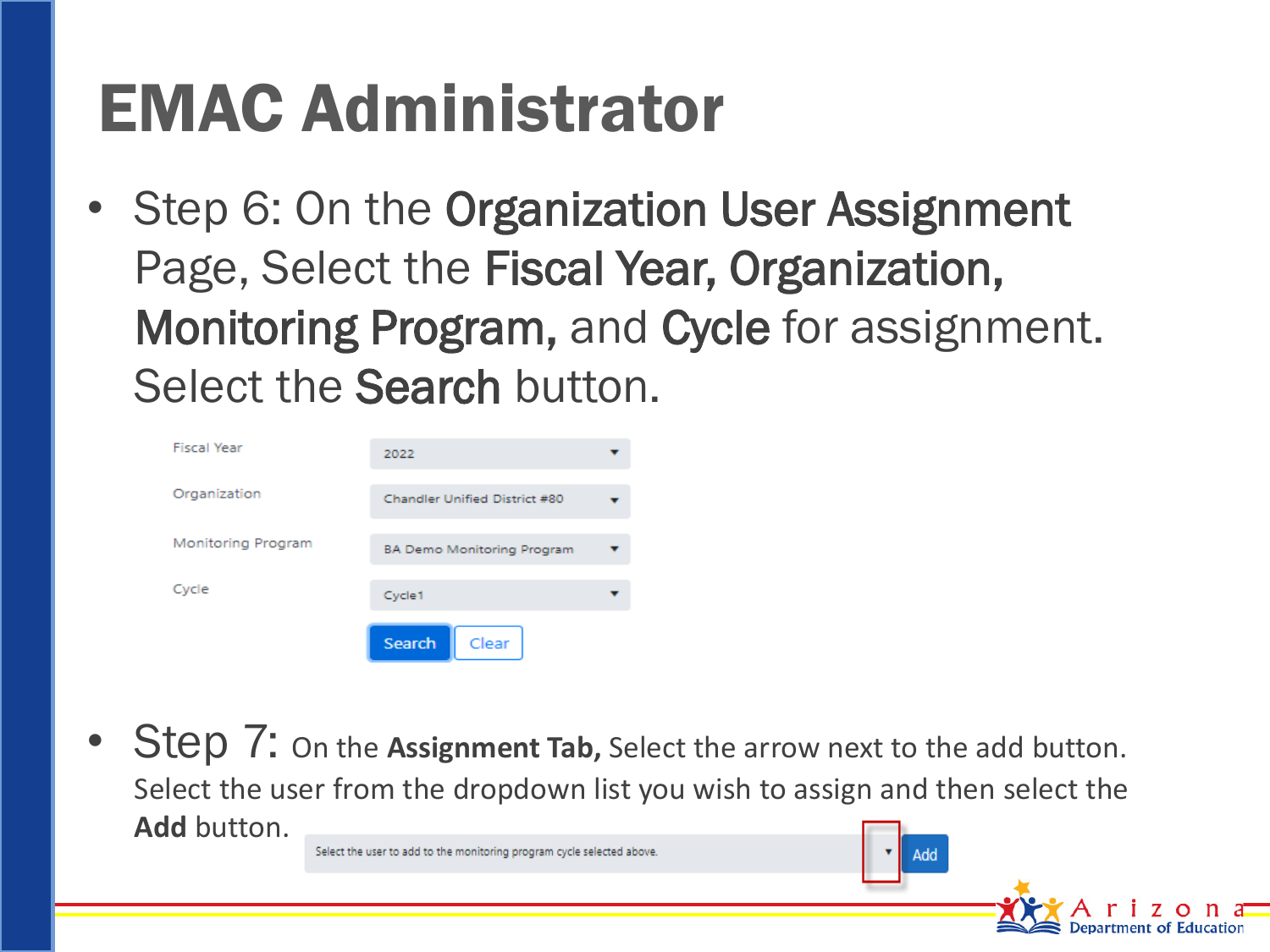• Step 8: User will appear on the list below the Add button.

Assignment is complete.

| Assignment | <b>Users</b>      |                                                                        |                                       |        |                |  |
|------------|-------------------|------------------------------------------------------------------------|---------------------------------------|--------|----------------|--|
|            |                   | Select the user to add to the monitoring program cycle selected above. |                                       |        | Add<br>$\cdot$ |  |
|            |                   |                                                                        |                                       |        |                |  |
|            |                   |                                                                        |                                       | Search |                |  |
|            | <b>First Name</b> | <b>Last Name</b>                                                       | <b>Email Address</b>                  |        | <b>Actions</b> |  |
|            | uatuser           | leauserreadonly                                                        | uatuser.leauserreadonly@mailnesia.com |        |                |  |

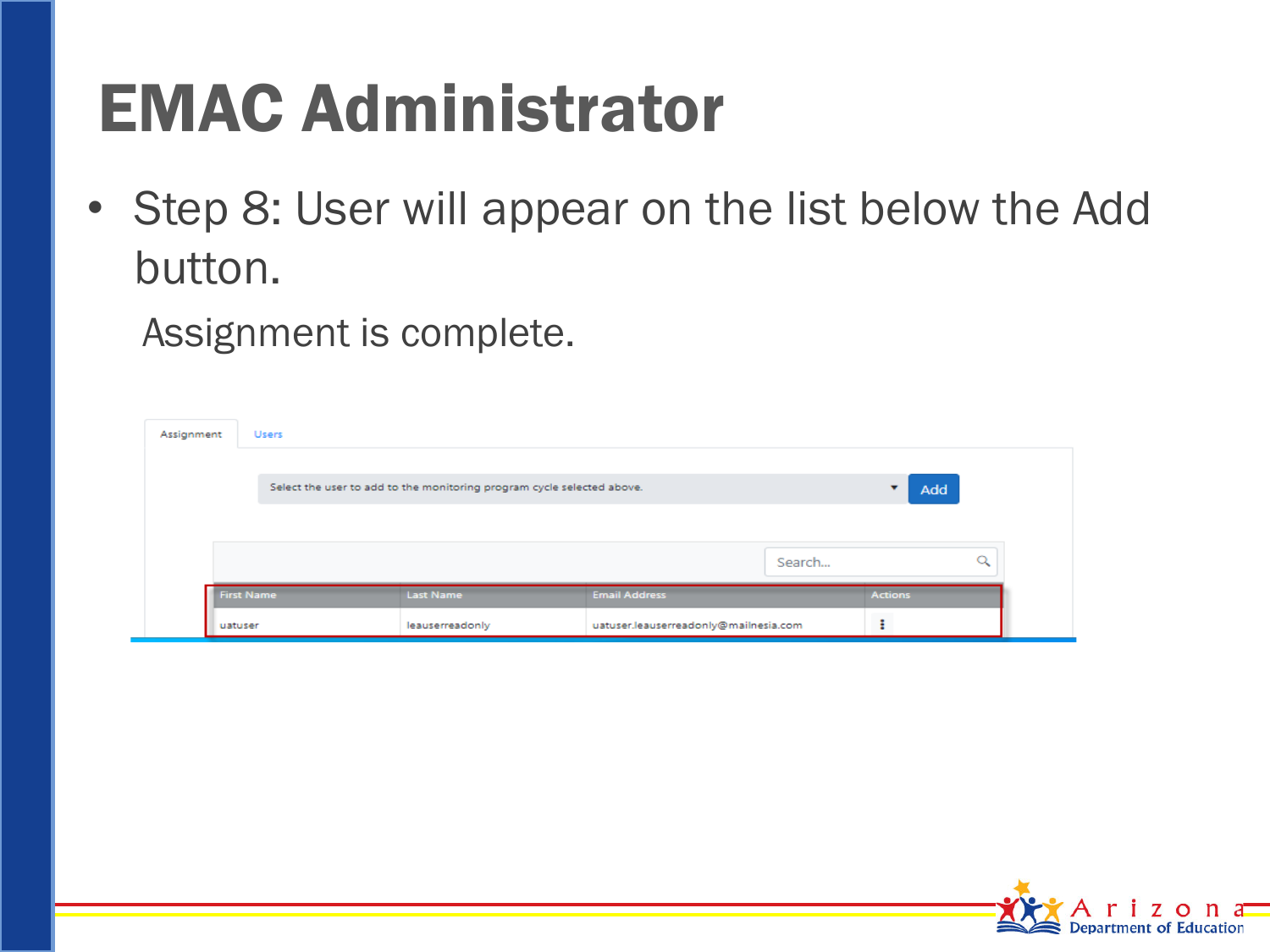### EMAC Administrator – EMAC User List

Organization User Assignment Page, Select User tab to view a list of available EMAC users for your organization



|                            |                                      |                                                                                                                                                             | <b>A</b> Organization User Assignment |          |
|----------------------------|--------------------------------------|-------------------------------------------------------------------------------------------------------------------------------------------------------------|---------------------------------------|----------|
|                            |                                      |                                                                                                                                                             |                                       |          |
|                            |                                      | <b>O</b> Select the Fiscal Year, Organization, Monitoring Program and Cycle you would like your users to access, then select the Search button. Learn more. |                                       |          |
| <b>Fiscal Year</b>         | 2022                                 | $\overline{\mathbf{v}}$                                                                                                                                     |                                       |          |
| Organization               | Chandler Unified District #80 (4242) | $\overline{\mathbf{v}}$                                                                                                                                     |                                       |          |
| <b>Monitoring Program</b>  | BA Demo Monitoring Program           |                                                                                                                                                             |                                       |          |
| Cycle                      | Cycle 1                              |                                                                                                                                                             |                                       |          |
| Assignment<br><b>Users</b> | Search<br>Clear                      |                                                                                                                                                             |                                       |          |
|                            |                                      |                                                                                                                                                             | Search                                | $\alpha$ |
| <b>First Name</b>          | <b>Last Name</b>                     | Email                                                                                                                                                       | Role                                  |          |
| John                       | Doex                                 | john.doe@test.com                                                                                                                                           | Organization EMAC Administrator       |          |
| John.                      | Doe7                                 | john.doe7@test.com                                                                                                                                          | Organization EMAC Administrator       |          |